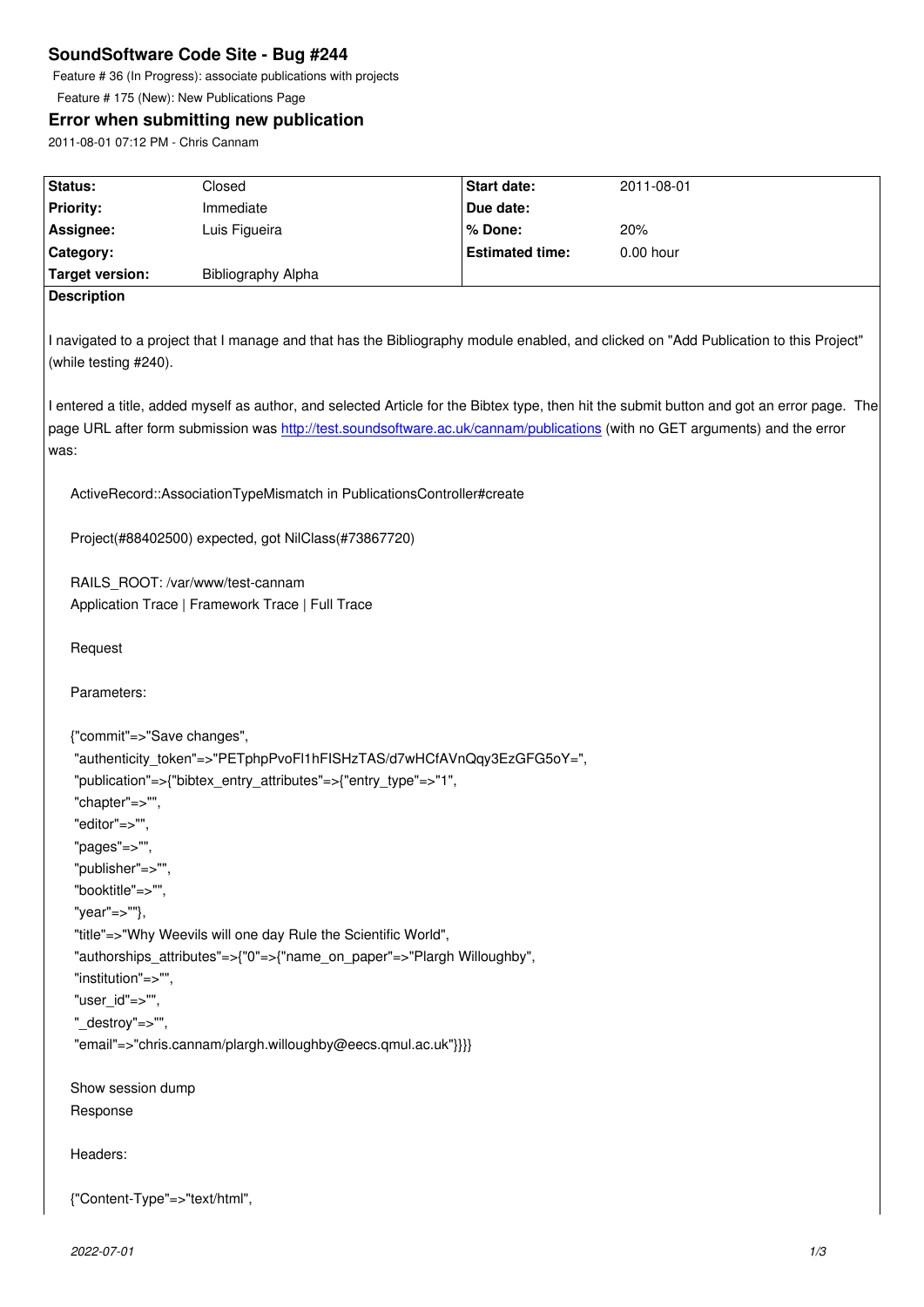#### **History**

## **#1 - 2011-08-01 09:28 PM - Luis Figueira**

- *Status changed from New to In Progress*
- *% Done changed from 0 to 20*

I addded a safety test, but was unable to replicate this bug… could you give me more feedback on this?

#### **#2 - 2011-08-04 04:39 PM - Luis Figueira**

*- Status changed from In Progress to Feedback*

## **#3 - 2011-08-08 12:17 PM - Chris Cannam**

- *Status changed from Feedback to In Progress*
- *Priority changed from Normal to Immediate*

Now I have a different error. Process was exactly as above -- this time I was re-entering a publication after clearing out the database while recovering from #254.

RuntimeError in PublicationsController#create

Called id for nil, which would mistakenly be 4 -- if you really wanted the id of nil, use object\_id

RAILS\_ROOT: /var/www/test-cannam Application Trace | Framework Trace | Full Trace

Request

Parameters:

```
{"commit"=>"Save changes",
```

```
 "authenticity_token"=>"dDAgvDAD7o31gDzDrg/rpym9QzEiIPgF+zpQ516OcBQ=",
"publication"=>{"bibtex_entry_attributes"=>{"entry_type"=>"1",
"chapter"=>"",
"editor"=>"",
"pages"=>"",
"publisher"=>"",
"booktitle"=>"",
"year"=>""},
"title"=>"A Novel Method for Discerning between Apparently Identical Classes of Weevil",
"authorships_attributes"=>{"0"=>{"name_on_paper"=>"Plargh Willoughby",
"institution"=>"",
"user_id"=>"",
"_destroy"=>"",
"email"=>"chris.cannam/plargh.willoughby@eecs.qmul.ac.uk"}}}}
```
Show session dump Response